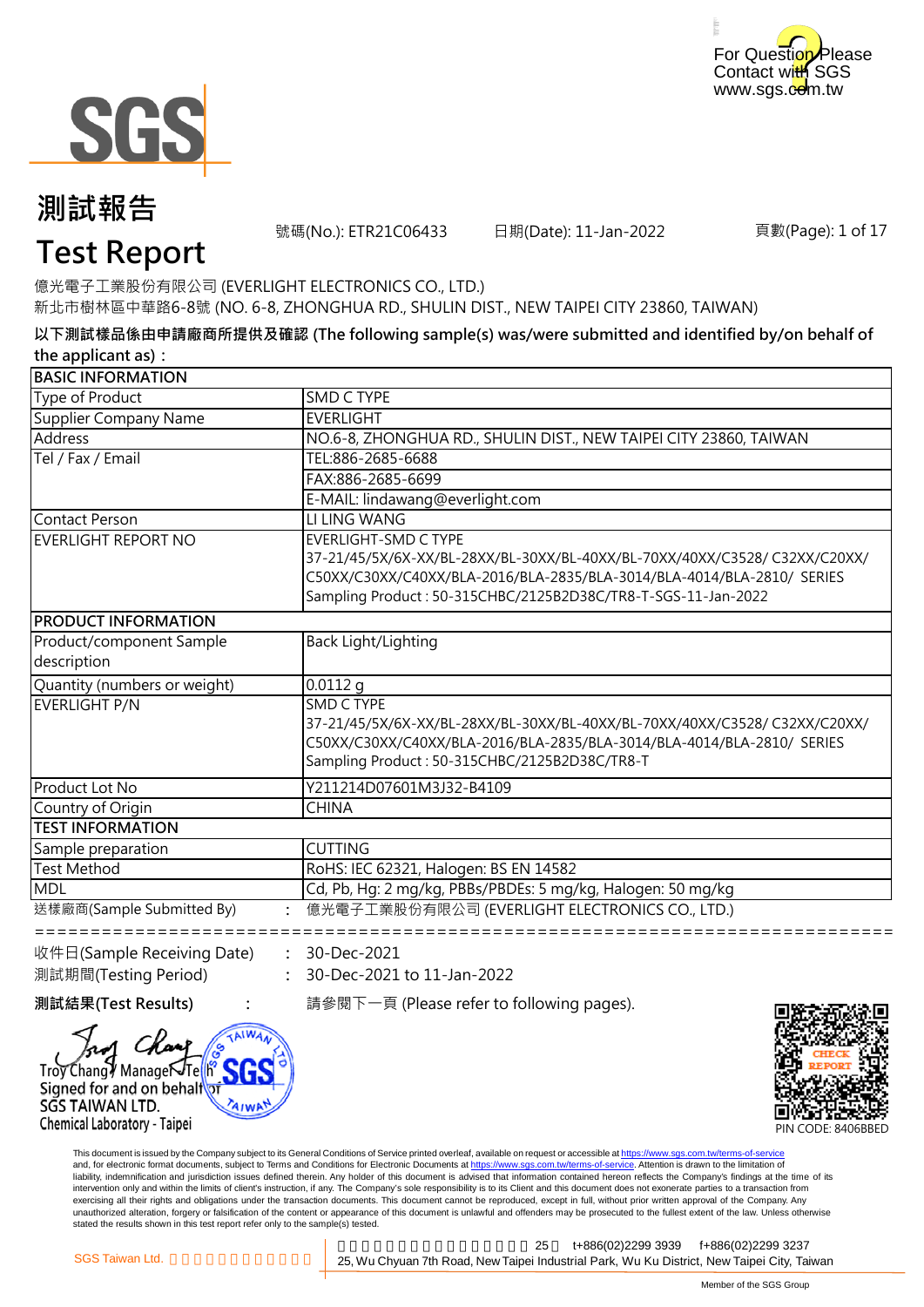

**結 論(Conclusion)**

號碼(No.): ETR21C06433 日期(Date): 11-Jan-2022

頁數(Page): 2 of 17

### 億光電子工業股份有限公司 (EVERLIGHT ELECTRONICS CO., LTD.)

新北市樹林區中華路6-8號 (NO. 6-8, ZHONGHUA RD., SHULIN DIST., NEW TAIPEI CITY 23860, TAIWAN)

- **:** (1) 依據客戶指定,參考RoHS 2011/65/EU Annex II及其修訂指令(EU) 2015/863測試 鎘、鉛、汞、六價鉻、多溴聯苯、多溴聯苯醚, DBP, BBP, DEHP, DIBP。 (As specified by client, with reference to RoHS 2011/65/EU Annex II and amending Directive (EU) 2015/863 to determine Cadmium, Lead, Mercury, Cr(VI), PBBs, PBDEs, DBP, BBP, DEHP, DIBP contents in the submitted sample(s).) **測試需求(Test Requested)**
	- (2) 依據客戶指定,測試 PAHs 及其他測項。 (As specified by client, to test PAHs and other item(s).)
	- **:** (1) 根據客戶所提供的樣品,其鎘、鉛、汞、六價鉻、多溴聯苯、多溴聯苯醚, DBP, BBP, DEHP, DIBP的測試結果符合RoHS 2011/65/EU Annex II暨其修訂指令(EU) 2015/863 之限值要求。 (Based on the performed tests on submitted sample(s), the test results of Cadmium, Lead, Mercury, Cr(VI), PBBs, PBDEs, DBP, BBP, DEHP, DIBP comply with the limits as set by RoHS Directive (EU) 2015/863 amending Annex II to Directive 2011/65/EU.)
		- (2) 根據客戶所提供的樣品,多環芳香烴測試結果符合德國產品安全委員會(AfPS) GS PAHs第 3 類 「其它產品」之限值要求。(Based upon the performed tests on the submitted sample(s), the test results of PAHs (15 items) comply with the limits of PAHs requirement (Category 3)「Other consumer products」 as set by German Committee on Product Safety (AfPS) GS PAHs.)

#### **測試部位敘述 (Test Part Description)**

No.1 **:** SMD C TYPE

#### **測試結果 (Test Results)**

| 測試項目                                                 | 測試方法                                                                                                                                             | 單位    | <b>MDL</b> | 結果       | 限值      |
|------------------------------------------------------|--------------------------------------------------------------------------------------------------------------------------------------------------|-------|------------|----------|---------|
| (Test Items)                                         | (Method)                                                                                                                                         |       |            | (Result) | (Limit) |
|                                                      |                                                                                                                                                  |       |            | No.1     |         |
| 鎘 (Cd) (Cadmium (Cd)) (CAS No.:<br>$[7440 - 43 - 9]$ | mg/kg<br>參考IEC 62321-5: 2013, 以感應耦合電漿發射光<br>譜儀分析。(With reference to IEC 62321-5: 2013,<br>mg/kg<br>analysis was performed by ICP-OES.)           |       |            | n.d.     | 100     |
| 鉛 (Pb) (Lead (Pb)) (CAS No.: 7439-<br>$ 92-1\rangle$ |                                                                                                                                                  |       |            | n.d.     | 1000    |
| 汞 (Hg) (Mercury (Hg)) (CAS No.:<br>$[7439-97-6]$     | 参考IEC 62321-4: 2013+ AMD1: 2017 · 以感應耦<br>合電漿發射光譜儀分析。(With reference to IEC<br>62321-4: 2013+ AMD1: 2017, analysis was<br>performed by ICP-OES.) | mg/kg |            | n.d.     | 1000    |

This document is issued by the Company subject to its General Conditions of Service printed overleaf, available on request or accessible at https://www.sgs.com.tw/terms-of-service and, for electronic format documents, subject to Terms and Conditions for Electronic Documents at https://www.sgs.com.tw/terms-of-service. Attention is drawn to the limitation of liability, indemnification and jurisdiction issues defined therein. Any holder of this document is advised that information contained hereon reflects the Company's findings at the time of its intervention only and within the limits of client's instruction, if any. The Company's sole responsibility is to its Client and this document does not exonerate parties to a transaction from exercising all their rights and obligations under the transaction documents. This document cannot be reproduced, except in full, without prior written approval of the Company. Any unauthorized alteration, forgery or falsification of the content or appearance of this document is unlawful and offenders may be prosecuted to the fullest extent of the law. Unless otherwise stated the results shown in this test report refer only to the sample(s) tested.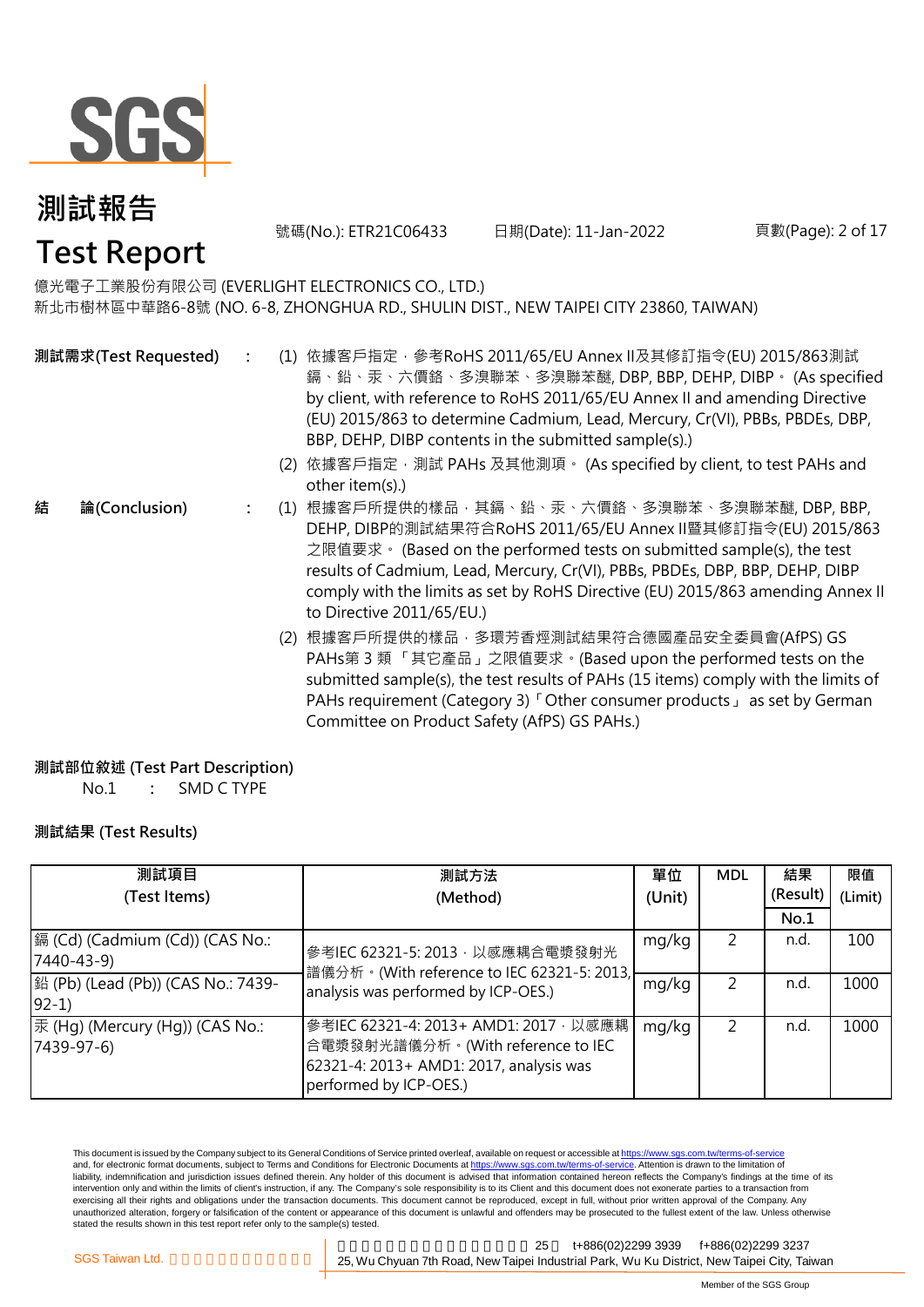

號碼(No.): ETR21C06433 日期(Date): 11-Jan-2022

#### 頁數(Page): 3 of 17

億光電子工業股份有限公司 (EVERLIGHT ELECTRONICS CO., LTD.)

新北市樹林區中華路6-8號 (NO. 6-8, ZHONGHUA RD., SHULIN DIST., NEW TAIPEI CITY 23860, TAIWAN)

| 測試項目                             | 測試方法                                      | 單位     | <b>MDL</b>        | 結果       | 限值                       |
|----------------------------------|-------------------------------------------|--------|-------------------|----------|--------------------------|
| (Test Items)                     | (Method)                                  | (Unit) |                   | (Result) | (Limit)                  |
|                                  |                                           |        |                   | No.1     |                          |
| 六價鉻 Cr(VI) (Hexavalent Chromium  | 參考IEC 62321-7-2: 2017, 以紫外光-可見光分光         | mg/kg  | 8                 | n.d.     | 1000                     |
| Cr(VI)) (CAS No.: 18540-29-9)    | 光度計分析。(With reference to IEC 62321-7-2:   |        |                   |          |                          |
|                                  | 2017, analysis was performed by UV-VIS.)  |        |                   |          |                          |
| ·溴聯苯 (Monobromobiphenyl)         |                                           | mg/kg  | 5                 | n.d.     |                          |
| 澳聯苯 (Dibromobiphenyl)            |                                           | mg/kg  | 5                 | n.d.     |                          |
| 三溴聯苯 (Tribromobiphenyl)          |                                           | mg/kg  | 5                 | n.d.     | $\overline{\phantom{a}}$ |
| 四溴聯苯 (Tetrabromobiphenyl)        |                                           | mg/kg  | 5                 | n.d.     |                          |
| 五溴聯苯 (Pentabromobiphenyl)        |                                           | mg/kg  | 5                 | n.d.     | ÷.                       |
| 六溴聯苯 (Hexabromobiphenyl)         |                                           | mg/kg  | 5                 | n.d.     |                          |
| 七溴聯苯 (Heptabromobiphenyl)        |                                           | mg/kg  | 5                 | n.d.     |                          |
| 八溴聯苯 (Octabromobiphenyl)         |                                           | mg/kg  | 5                 | n.d.     | $\blacksquare$           |
| 九溴聯苯 (Nonabromobiphenyl)         |                                           | mg/kg  | 5                 | n.d.     |                          |
| 十溴聯苯 (Decabromobiphenyl)         | mg/kg<br>參考IEC 62321-6: 2015, 以氣相層析儀/質譜儀分 |        | 5                 | n.d.     |                          |
| 多溴聯苯總和 (Sum of PBBs)             | 析 · (With reference to IEC 62321-6: 2015, | mg/kg  | $\qquad \qquad -$ | n.d.     | 1000                     |
| -溴聯苯醚 (Monobromodiphenyl ether)  | analysis was performed by GC/MS.)         | mg/kg  | 5                 | n.d.     |                          |
| 二溴聯苯醚 (Dibromodiphenyl ether)    |                                           | mg/kg  | 5                 | n.d.     | $\equiv$                 |
| 三溴聯苯醚 (Tribromodiphenyl ether)   |                                           | mg/kg  | $\overline{5}$    | n.d.     | $\equiv$                 |
| 四溴聯苯醚 (Tetrabromodiphenyl ether) |                                           | mg/kg  | $\overline{5}$    | n.d.     |                          |
| 五溴聯苯醚 (Pentabromodiphenyl ether) |                                           | mg/kg  | 5                 | n.d.     | $\overline{a}$           |
| 六溴聯苯醚 (Hexabromodiphenyl ether)  |                                           | mg/kg  | 5                 | n.d.     | $\blacksquare$           |
| 七溴聯苯醚 (Heptabromodiphenyl ether) |                                           | mg/kg  | 5                 | n.d.     |                          |
| 八溴聯苯醚 (Octabromodiphenyl ether)  |                                           |        | 5                 | n.d.     | $\overline{\phantom{a}}$ |
| 九溴聯苯醚 (Nonabromodiphenyl ether)  |                                           | mg/kg  | 5                 | n.d.     | $\overline{\phantom{a}}$ |
| 十溴聯苯醚 (Decabromodiphenyl ether)  |                                           | mg/kg  | 5                 | n.d.     |                          |
| 多溴聯苯醚總和 (Sum of PBDEs)           |                                           | mg/kg  | $\bar{ }$         | n.d.     | 1000                     |

This document is issued by the Company subject to its General Conditions of Service printed overleaf, available on request or accessible at <u>https://www.sgs.com.tw/terms-of-service</u><br>and, for electronic format documents, su liability, indemnification and jurisdiction issues defined therein. Any holder of this document is advised that information contained hereon reflects the Company's findings at the time of its intervention only and within the limits of client's instruction, if any. The Company's sole responsibility is to its Client and this document does not exonerate parties to a transaction from exercising all their rights and obligations under the transaction documents. This document cannot be reproduced, except in full, without prior written approval of the Company. Any<br>unauthorized alteration, forgery or falsif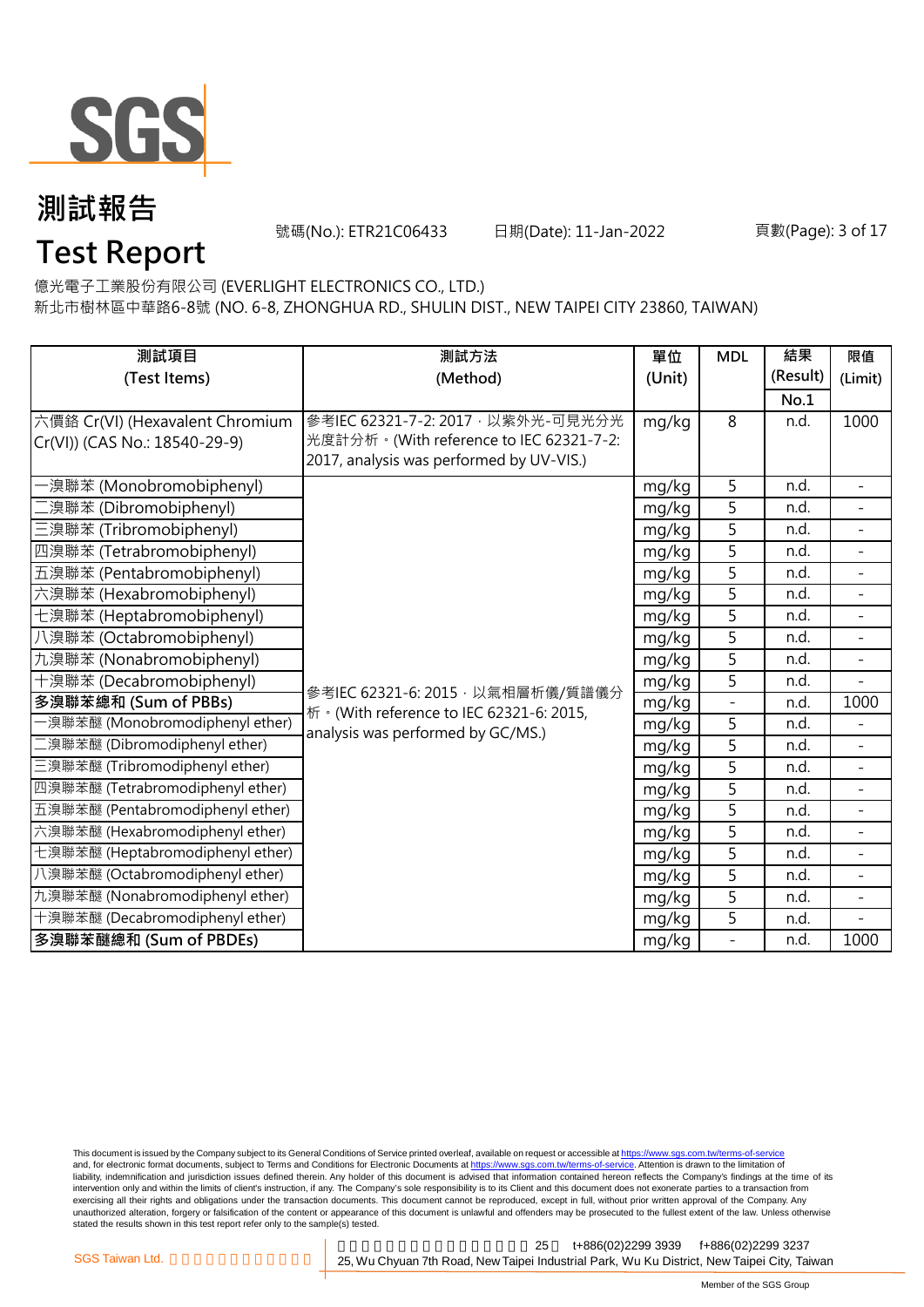

號碼(No.): ETR21C06433 日期(Date): 11-Jan-2022

#### 頁數(Page): 4 of 17

億光電子工業股份有限公司 (EVERLIGHT ELECTRONICS CO., LTD.)

新北市樹林區中華路6-8號 (NO. 6-8, ZHONGHUA RD., SHULIN DIST., NEW TAIPEI CITY 23860, TAIWAN)

| 測試項目<br>(Test Items)                                                                     | 測試方法<br>(Method)                                                                                                    | 單位<br>(Unit) | <b>MDL</b> | 結果<br>(Result)<br>No.1 | 限值<br>(Limit) |
|------------------------------------------------------------------------------------------|---------------------------------------------------------------------------------------------------------------------|--------------|------------|------------------------|---------------|
| 鄰苯二甲酸丁苯甲酯 (BBP) (Butyl<br>benzyl phthalate (BBP)) (CAS No.: 85-<br>$68 - 7$ )            | 參考IEC 62321-8: 2017, 以氣相層析儀/質譜儀分<br>桥 · (With reference to IEC 62321-8: 2017,<br>analysis was performed by GC/MS.)  | mg/kg        | 50         | n.d.                   | 1000          |
| 鄰苯二甲酸二丁酯 (DBP) (Dibutyl<br>phthalate (DBP)) (CAS No.: 84-74-2)                           | 參考IEC 62321-8: 2017 · 以氣相層析儀/質譜儀分<br>析 · (With reference to IEC 62321-8: 2017,<br>analysis was performed by GC/MS.) | mg/kg        | 50         | n.d.                   | 1000          |
| 鄰苯二甲酸二(2-乙基己基)酯 (DEHP)<br>(Di-(2-ethylhexyl) phthalate (DEHP))<br>(CAS No.: 117-81-7)    | 參考IEC 62321-8: 2017, 以氣相層析儀/質譜儀分<br>析 · (With reference to IEC 62321-8: 2017,<br>analysis was performed by GC/MS.)  | mg/kg        | 50         | n.d.                   | 1000          |
| 鄰苯二甲酸二異丁酯 (DIBP) (Diisobutyl<br>phthalate (DIBP)) (CAS No.: 84-69-5)                     | 參考IEC 62321-8: 2017, 以氣相層析儀/質譜儀分<br>析 · (With reference to IEC 62321-8: 2017,<br>analysis was performed by GC/MS.)  | mg/kg        | 50         | n.d.                   | 1000          |
| 鄰苯二甲酸二異癸酯 (DIDP)<br>(Diisodecyl phthalate (DIDP)) (CAS<br>No.: 26761-40-0, 68515-49-1)   | 參考IEC 62321-8: 2017, 以氣相層析儀/質譜儀分<br>析 · (With reference to IEC 62321-8: 2017,<br>analysis was performed by GC/MS.)  | mg/kg        | 50         | n.d.                   |               |
| 鄰苯二甲酸二異壬酯 (DINP)<br>(Diisononyl phthalate (DINP)) (CAS<br>No.: 28553-12-0, 68515-48-0)   | 參考IEC 62321-8: 2017, 以氣相層析儀/質譜儀分<br>析 · (With reference to IEC 62321-8: 2017,<br>analysis was performed by GC/MS.)  | mg/kg        | 50         | n.d.                   |               |
| 鄰苯二甲酸二正辛酯 (DNOP) (Di-n-<br>octyl phthalate (DNOP)) (CAS No.:<br>$117 - 84 - 0$           | 參考IEC 62321-8: 2017, 以氣相層析儀/質譜儀分<br>析 · (With reference to IEC 62321-8: 2017,<br>analysis was performed by GC/MS.)  | mg/kg        | 50         | n.d.                   |               |
| 鄰苯二甲酸二正戊酯 (DNPP) (Di-n-<br>pentyl phthalate (DNPP)) (CAS No.:<br>$131 - 18 - 0$          | 參考IEC 62321-8: 2017 · 以氣相層析儀/質譜儀分<br>析 · (With reference to IEC 62321-8: 2017,<br>analysis was performed by GC/MS.) | mg/kg        | 50         | n.d.                   |               |
| 鄰苯二甲酸二正己酯 (DNHP) (Di-n-<br>hexyl phthalate (DNHP)) (CAS No.:<br>$84 - 75 - 3$            | 參考IEC 62321-8: 2017, 以氣相層析儀/質譜儀分<br>析 · (With reference to IEC 62321-8: 2017,<br>analysis was performed by GC/MS.)  | mg/kg        | 50         | n.d.                   |               |
| 鄰苯二甲酸雙(2-甲氧基乙基)酯 (DMEP)<br>(Bis(2-methoxyethyl) phthalate (DMEP))<br>(CAS No.: 117-82-8) | 參考IEC 62321-8: 2017, 以氣相層析儀/質譜儀分<br>析 · (With reference to IEC 62321-8: 2017,<br>analysis was performed by GC/MS.)  | mg/kg        | 50         | n.d.                   |               |

This document is issued by the Company subject to its General Conditions of Service printed overleaf, available on request or accessible at <u>https://www.sgs.com.tw/terms-of-service</u><br>and, for electronic format documents, su liability, indemnification and jurisdiction issues defined therein. Any holder of this document is advised that information contained hereon reflects the Company's findings at the time of its intervention only and within the limits of client's instruction, if any. The Company's sole responsibility is to its Client and this document does not exonerate parties to a transaction from exercising all their rights and obligations under the transaction documents. This document cannot be reproduced, except in full, without prior written approval of the Company. Any<br>unauthorized alteration, forgery or falsif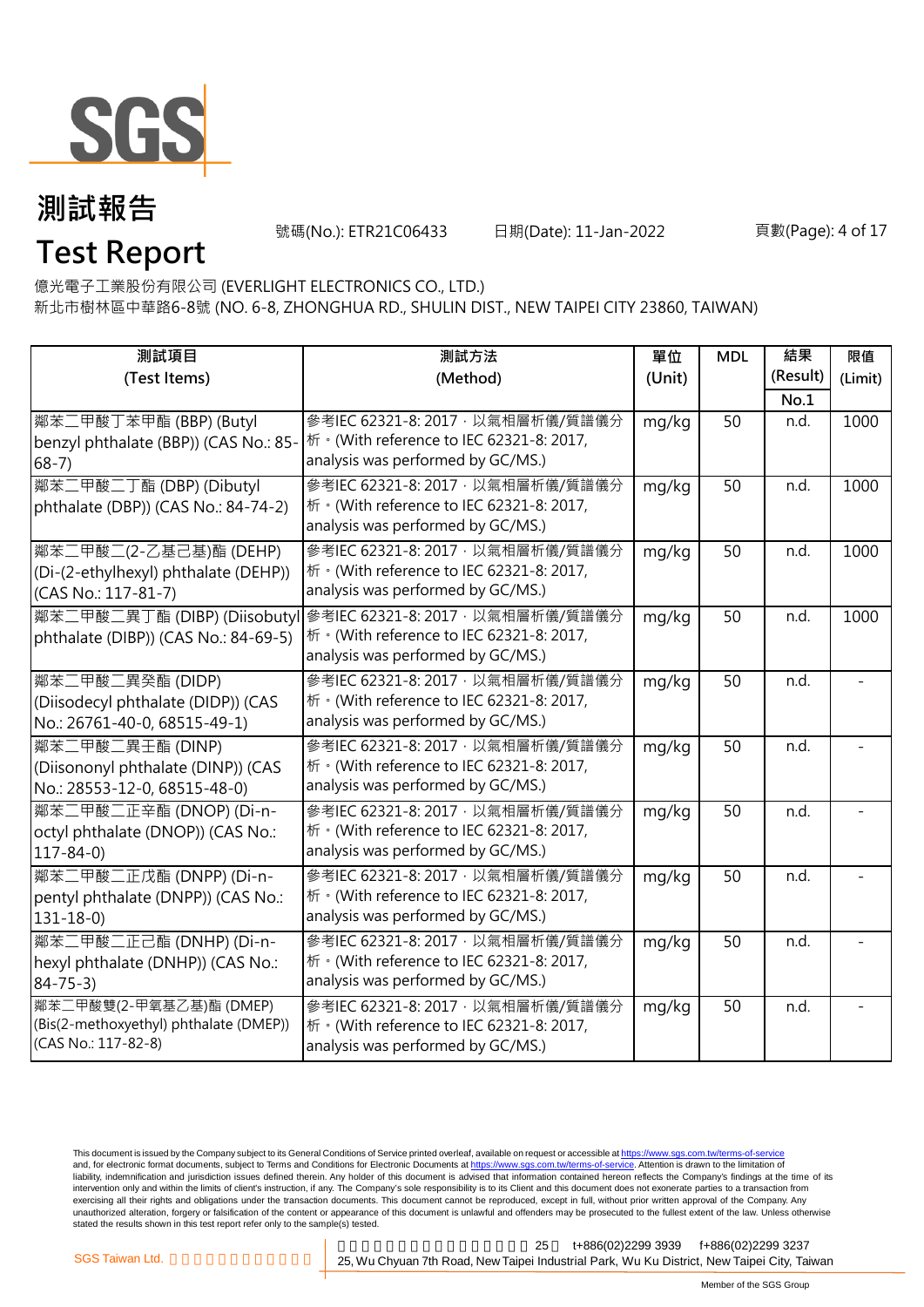

號碼(No.): ETR21C06433 日期(Date): 11-Jan-2022

頁數(Page): 5 of 17

億光電子工業股份有限公司 (EVERLIGHT ELECTRONICS CO., LTD.)

新北市樹林區中華路6-8號 (NO. 6-8, ZHONGHUA RD., SHULIN DIST., NEW TAIPEI CITY 23860, TAIWAN)

| 測試項目                                                                                                                                                                                                                                                                     | 測試方法                                                                                                                  |        | <b>MDL</b>     | 結果       | 限值      |
|--------------------------------------------------------------------------------------------------------------------------------------------------------------------------------------------------------------------------------------------------------------------------|-----------------------------------------------------------------------------------------------------------------------|--------|----------------|----------|---------|
| (Test Items)                                                                                                                                                                                                                                                             | (Method)                                                                                                              | (Unit) |                | (Result) | (Limit) |
|                                                                                                                                                                                                                                                                          |                                                                                                                       |        |                | No.1     |         |
| 六溴環十二烷及所有主要被辨別出的異構物<br>(HBCDD) (α- HBCDD, β- HBCDD, γ- HBCDD)<br>(Hexabromocyclododecane (HBCDD) and all<br>major diastereoisomers identified ( $\alpha$ -<br>HBCDD, β- HBCDD, γ- HBCDD)) (CAS No.:<br>25637-99-4, 3194-55-6 (134237-51-7,<br>134237-50-6, 134237-52-8)) | 參考IEC 62321: 2008, 以氣相層析儀/質譜儀分<br>桥 · (With reference to IEC 62321: 2008, analysis<br>was performed by GC/MS.)        | mg/kg  | 5              | n.d.     |         |
| 氟 (F) (Fluorine (F)) (CAS No.: 14762-<br>$94-8$                                                                                                                                                                                                                          | 參考BS EN 14582: 2016, 以離子層析儀分析。<br>(With reference to BS EN 14582: 2016, analysis<br>was performed by IC.)             | mg/kg  | 50             | 90.5     |         |
| [氯 (Cl) (Chlorine (Cl)) (CAS No.:<br>$22537 - 15 - 1$                                                                                                                                                                                                                    | 參考BS EN 14582: 2016, 以離子層析儀分析。<br>(With reference to BS EN 14582: 2016, analysis<br>was performed by IC.)             | mg/kg  | 50             | n.d.     |         |
| 溴 (Br) (Bromine (Br)) (CAS No.:<br>$10097 - 32 - 2$                                                                                                                                                                                                                      | 參考BS EN 14582: 2016, 以離子層析儀分析。<br>(With reference to BS EN 14582: 2016, analysis<br>was performed by IC.)             | mg/kg  | 50             | n.d.     |         |
| 碘 (I) (lodine (I)) (CAS No.: 14362-44-<br> 8)                                                                                                                                                                                                                            | 參考BS EN 14582: 2016, 以離子層析儀分析。<br>(With reference to BS EN 14582: 2016, analysis<br>was performed by IC.)             | mg/kg  | 50             | n.d.     |         |
| 全氟辛烷磺酸及其鹽類 (PFOS and its<br>salts) (CAS No.: 1763-23-1 and its<br>salts)                                                                                                                                                                                                 | 參考CEN/TS 15968: 2010, 以液相層析串聯質譜<br>儀分析。(With reference to CEN/TS 15968:<br>2010, analysis was performed by LC/MS/MS.) | mg/kg  | 0.01           | n.d.     |         |
| 全氟辛酸及其鹽類 (PFOA and its salts)<br>(CAS No.: 335-67-1 and its salts)                                                                                                                                                                                                       | 參考CEN/TS 15968: 2010, 以液相層析串聯質譜<br>儀分析。(With reference to CEN/TS 15968:<br>2010, analysis was performed by LC/MS/MS.) | mg/kg  | 0.01           | n.d.     |         |
| 鈹 (Be) (Beryllium (Be)) (CAS No.:<br>7440-41-7)                                                                                                                                                                                                                          | 參考US EPA 3052: 1996, 以感應耦合電漿發射光<br>譜儀分析。(With reference to US EPA 3052:<br>1996, analysis was performed by ICP-OES.)  | mg/kg  | $\overline{2}$ | n.d.     |         |

This document is issued by the Company subject to its General Conditions of Service printed overleaf, available on request or accessible at <u>https://www.sgs.com.tw/terms-of-service</u><br>and, for electronic format documents, su liability, indemnification and jurisdiction issues defined therein. Any holder of this document is advised that information contained hereon reflects the Company's findings at the time of its intervention only and within the limits of client's instruction, if any. The Company's sole responsibility is to its Client and this document does not exonerate parties to a transaction from exercising all their rights and obligations under the transaction documents. This document cannot be reproduced, except in full, without prior written approval of the Company. Any<br>unauthorized alteration, forgery or falsif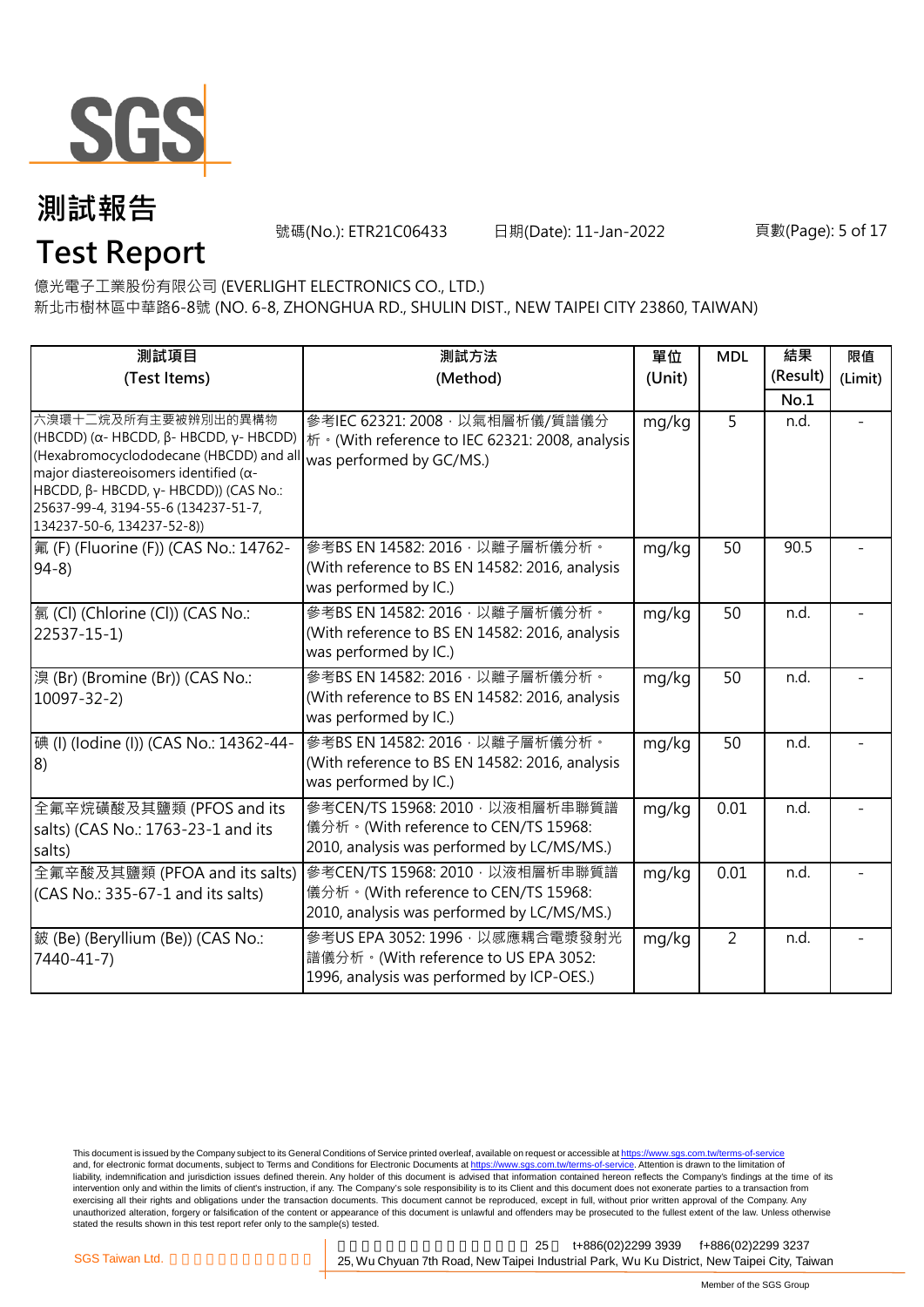

# **測試報告**

號碼(No.): ETR21C06433 日期(Date): 11-Jan-2022

#### 頁數(Page): 6 of 17

# **Test Report**

億光電子工業股份有限公司 (EVERLIGHT ELECTRONICS CO., LTD.) 新北市樹林區中華路6-8號 (NO. 6-8, ZHONGHUA RD., SHULIN DIST., NEW TAIPEI CITY 23860, TAIWAN)

| 測試項目<br>(Test Items)                                    | 測試方法<br>(Method)                                                                 | 單位<br>(Unit) | <b>MDL</b>       | 結果<br>(Result) | 限值<br>(Limit) |
|---------------------------------------------------------|----------------------------------------------------------------------------------|--------------|------------------|----------------|---------------|
|                                                         |                                                                                  |              |                  | No.1           |               |
| 多環芳香烴 (Polycyclic Aromatic<br>Hydrocarbons) (PAHs)      |                                                                                  |              |                  |                |               |
| 苯駢(a)芘 (Benzo[a]pyrene) (CAS No.: 50-<br>$32-8$         |                                                                                  | mg/kg        | 0.2              | n.d.           | Δ             |
| 苯駢(e)芘 (Benzo[e]pyrene) (CAS No.:<br>$192 - 97 - 2$     |                                                                                  | mg/kg        | 0.2              | n.d.           | Δ             |
| 苯駢蒽 (Benzo[a]anthracene) (CAS No.:<br>$56 - 55 - 3$     |                                                                                  | mg/kg        | 0.2              | n.d.           | Δ             |
| 苯(b)苯駢芴 (Benzo[b]fluoranthene) (CAS<br>No.: 205-99-2)   |                                                                                  | mg/kg        | 0.2              | n.d.           | Δ             |
| 苯(j)苯駢芴 (Benzo[j]fluoranthene) (CAS<br>No.: 205-82-3)   |                                                                                  | mg/kg        | 0.2              | n.d.           | $\Delta$      |
| 苯(k)苯駢芴 (Benzo[k]fluoranthene) (CAS<br>No.: 207-08-9)   |                                                                                  | mg/kg        | 0.2              | n.d.           | $\Delta$      |
| 蔰 (Chrysene) (CAS No.: 218-01-9)                        | 參考AfPS GS 2019:01 PAK,以氣相層析儀/質譜儀<br>分析 · (With reference to AfPS GS 2019:01 PAK, | mg/kg        | 0.2              | n.d.           | Δ             |
| 二苯駢蒽 (Dibenzo[a,h]anthracene) (CAS<br>No.: 53-70-3)     | analysis was performed by GC/MS.)                                                | mg/kg        | 0.2              | n.d.           | Δ             |
| 苯駢苝 (Benzo[g,h,i]perylene) (CAS No.:<br>$191 - 24 - 2)$ |                                                                                  | mg/kg        | 0.2              | n.d.           | Δ             |
| 茚酮芘 (Indeno[1,2,3-c,d]pyrene) (CAS<br>No.: 193-39-5)    |                                                                                  | mg/kg        | 0.2              | n.d.           | Δ             |
| 蒽 (Anthracene) (CAS No.: 120-12-7)                      |                                                                                  | mg/kg        | $\overline{0.2}$ | n.d.           | Δ             |
| 苯駢芴 (Fluoranthene) (CAS No.: 206-44-<br>$\vert 0)$      |                                                                                  | mg/kg        | 0.2              | n.d.           | Δ             |
| 菲 (Phenanthrene) (CAS No.: 85-01-8)                     |                                                                                  | mg/kg        | 0.2              | n.d.           | $\Delta$      |
| 芘 (Pyrene) (CAS No.: 129-00-0)                          |                                                                                  | mg/kg        | 0.2              | n.d.           | Δ             |
| 萘 (Naphthalene) (CAS No.: 91-20-3)                      |                                                                                  | mg/kg        | 0.2              | n.d.           | Δ             |
| 多環芳香烴15項總和 (Sum of 15 PAHs)                             |                                                                                  | mg/kg        |                  | n.d.           | Δ             |

This document is issued by the Company subject to its General Conditions of Service printed overleaf, available on request or accessible at <u>https://www.sgs.com.tw/terms-of-service</u><br>and, for electronic format documents, su liability, indemnification and jurisdiction issues defined therein. Any holder of this document is advised that information contained hereon reflects the Company's findings at the time of its intervention only and within the limits of client's instruction, if any. The Company's sole responsibility is to its Client and this document does not exonerate parties to a transaction from exercising all their rights and obligations under the transaction documents. This document cannot be reproduced, except in full, without prior written approval of the Company. Any<br>unauthorized alteration, forgery or falsif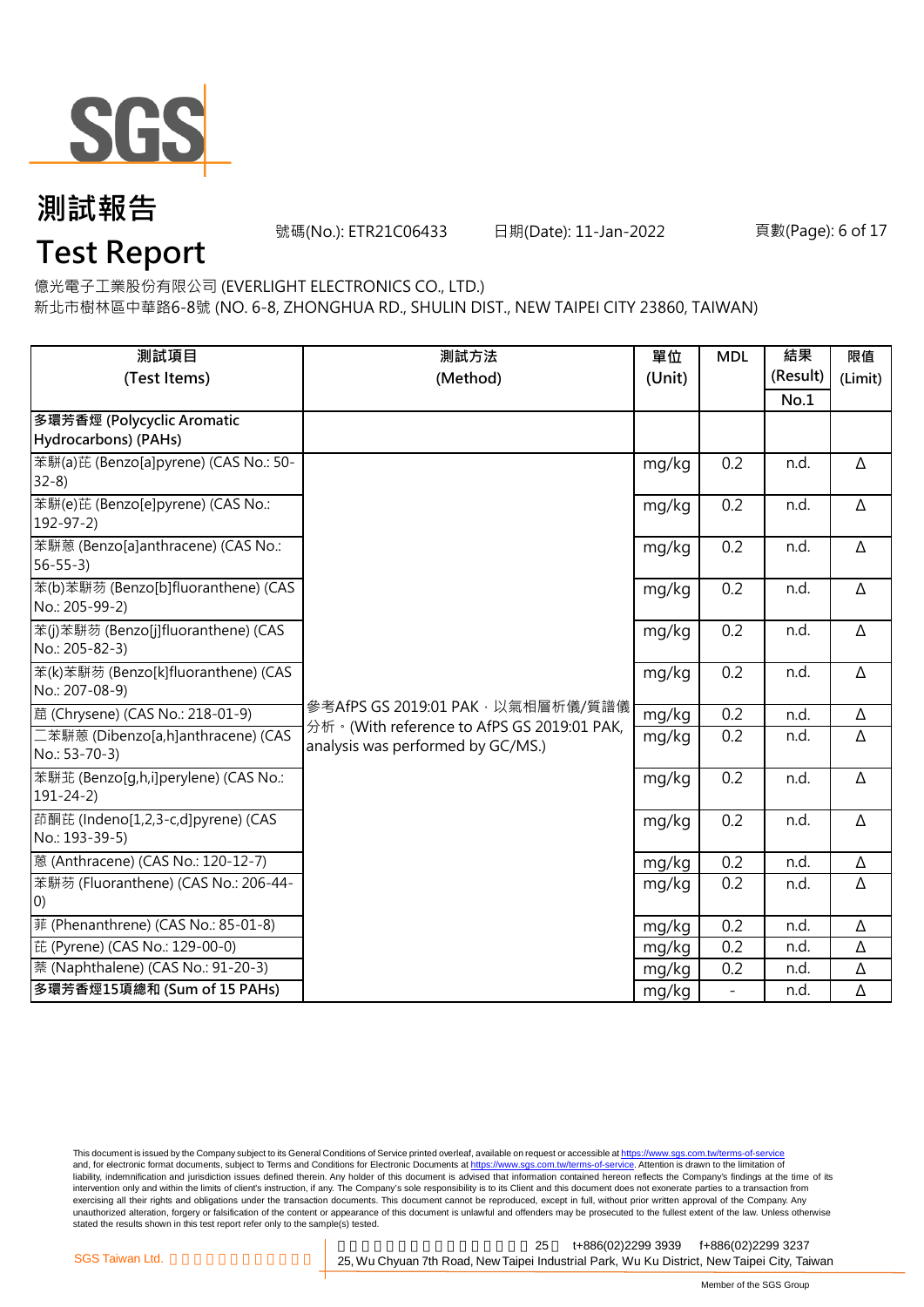

號碼(No.): ETR21C06433 日期(Date): 11-Jan-2022

頁數(Page): 7 of 17

### 億光電子工業股份有限公司 (EVERLIGHT ELECTRONICS CO., LTD.)

新北市樹林區中華路6-8號 (NO. 6-8, ZHONGHUA RD., SHULIN DIST., NEW TAIPEI CITY 23860, TAIWAN)

#### **備註(Note):**

- 1. mg/kg = ppm;0.1wt% = 1000ppm
- 2. MDL = Method Detection Limit (方法偵測極限值)
- 3. n.d. = Not Detected (未檢出) ; 小於MDL / Less than MDL
- 4. "-" = Not Regulated (無規格值)
- 5. 符合性結果之判定係以測試結果與限值做比較。(The statement of compliance conformity is based on comparison of testing results and limits.)

This document is issued by the Company subject to its General Conditions of Service printed overleaf, available on request or accessible at https://www.sgs.com.tw/terms-of-service and, for electronic format documents, subject to Terms and Conditions for Electronic Documents at https://www.sgs.com.tw/terms-of-service. Attention is drawn to the limitation of liability, indemnification and jurisdiction issues defined therein. Any holder of this document is advised that information contained hereon reflects the Company's findings at the time of its intervention only and within the limits of client's instruction, if any. The Company's sole responsibility is to its Client and this document does not exonerate parties to a transaction from exercising all their rights and obligations under the transaction documents. This document cannot be reproduced, except in full, without prior written approval of the Company. Any<br>unauthorized alteration, forgery or falsif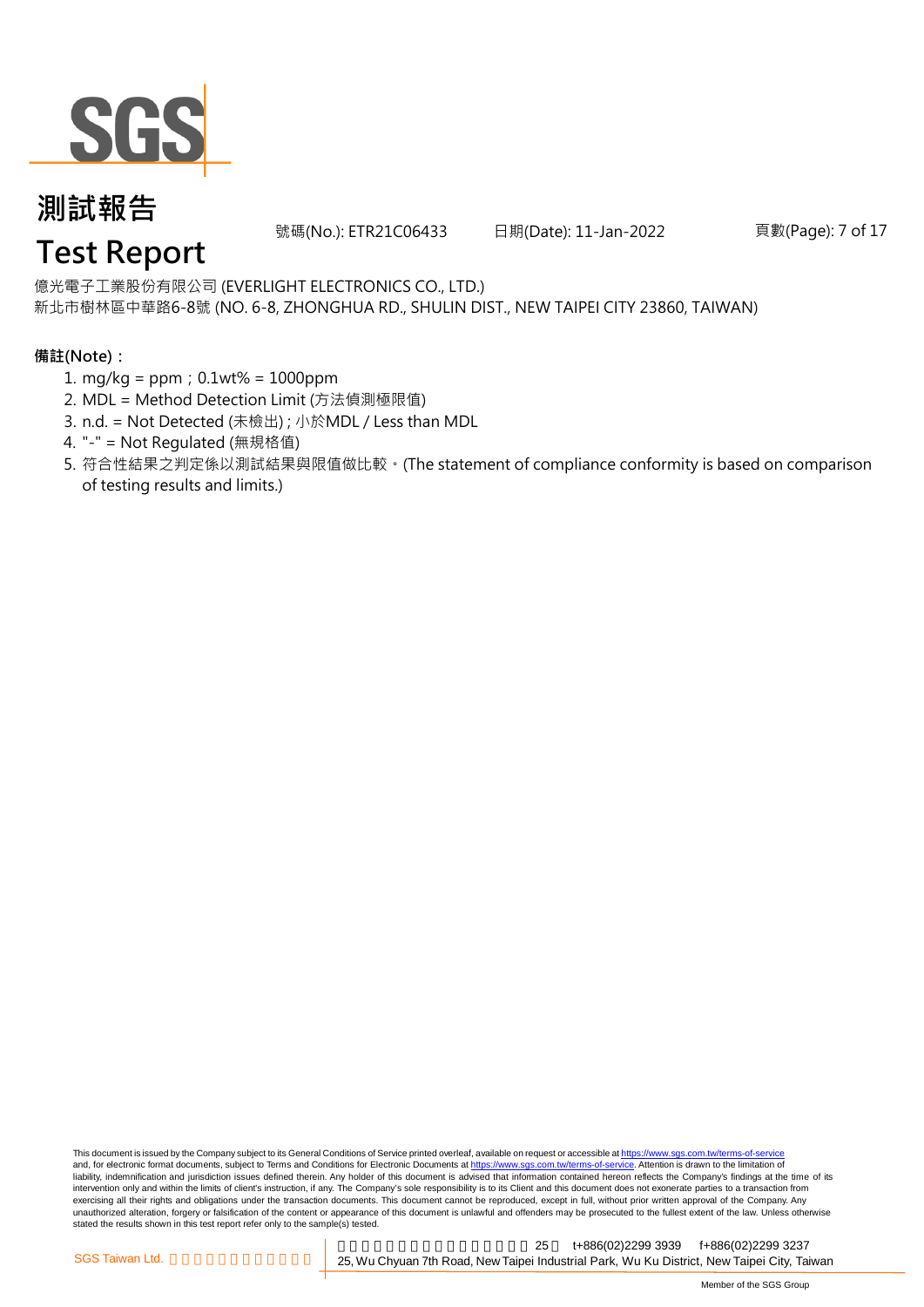

號碼(No.): ETR21C06433 日期(Date): 11-Jan-2022

億光電子工業股份有限公司 (EVERLIGHT ELECTRONICS CO., LTD.)

新北市樹林區中華路6-8號 (NO. 6-8, ZHONGHUA RD., SHULIN DIST., NEW TAIPEI CITY 23860, TAIWAN)

#### Δ **德國產品安全委員會(AfPS): GS PAHs 要求 AfPS (German commission for Product Safety): GS PAHs requirements**

|                                 | 第1類(Category 1)                                                                                                                                                                                                           | 第 2 類(Category 2)                                                                                                                                                                                   |                                   | 第 3 類(Category 3)                                                                                                                                                                    |                                         |  |
|---------------------------------|---------------------------------------------------------------------------------------------------------------------------------------------------------------------------------------------------------------------------|-----------------------------------------------------------------------------------------------------------------------------------------------------------------------------------------------------|-----------------------------------|--------------------------------------------------------------------------------------------------------------------------------------------------------------------------------------|-----------------------------------------|--|
| 項目<br>(Parameter)               | 意圖放入口中的材料或者長<br>時間接觸皮膚(超過 30秒)<br>的 2009/48/EC 定義的玩具<br>材料和 3 歲以下兒童使用的 (Materials that are not in<br>產品(Materials intended<br>to be placed in the<br>mouth, or materials in<br>toys (Directive<br>2009/48/EC) or articles | 不屬於第1類的材料,並意圖或<br>可預見與皮膚接觸逾 30 秒(長期<br>皮膚接觸)或重複的短時間接觸<br>Category 1, with intended or<br>foreseeable long-term skin<br>contact (> 30 seconds) or<br>short-term repetitive contact<br>with the skin) |                                   | 不屬於第1類或第2類的材料,<br>並意圖或可預見與皮膚接觸不超<br>過 30 秒(短期皮膚接<br>觸)(Materials not covered by<br>Category 1 or 2, with intended<br>or foreseeable short-term skin<br>contact ( $\leq$ 30 seconds)) |                                         |  |
|                                 | for children up to 3 years<br>of age with intended<br>long-term skin contact (><br>30 seconds))                                                                                                                           | a.<br>供 14 歳以下兒童<br>使用的產品(Use<br>by children under consumer<br>14)                                                                                                                                  | b.<br>其它產品<br>(Other<br>products) | a.<br>供 14 歳以下兒童 其它產品<br>使用的產品(Use<br>by children<br>under 14)                                                                                                                       | lb.<br>Cother<br>Iconsumer<br>products) |  |
| Naphthalene                     | < 1                                                                                                                                                                                                                       | $<$ 2                                                                                                                                                                                               |                                   | < 10                                                                                                                                                                                 |                                         |  |
| Phenanthrene                    |                                                                                                                                                                                                                           |                                                                                                                                                                                                     |                                   |                                                                                                                                                                                      |                                         |  |
| Anthracene                      | $< 1$ Sum                                                                                                                                                                                                                 | $< 5$ Sum                                                                                                                                                                                           | $< 10$ Sum                        | $< 20$ Sum                                                                                                                                                                           | $< 50$ Sum                              |  |
| Fluoranthene                    |                                                                                                                                                                                                                           |                                                                                                                                                                                                     |                                   |                                                                                                                                                                                      |                                         |  |
| Pyrene                          |                                                                                                                                                                                                                           |                                                                                                                                                                                                     |                                   |                                                                                                                                                                                      |                                         |  |
| Benzo[a]anthracene              | < 0.2                                                                                                                                                                                                                     | < 0.2                                                                                                                                                                                               | < 0.5                             | < 0.5                                                                                                                                                                                | $\leq 1$                                |  |
| Chrysene                        | < 0.2                                                                                                                                                                                                                     | < 0.2                                                                                                                                                                                               | < 0.5                             | < 0.5                                                                                                                                                                                | $\leq 1$                                |  |
| Benzo[b]fluoranthene            | < 0.2                                                                                                                                                                                                                     | < 0.2                                                                                                                                                                                               | < 0.5                             | < 0.5                                                                                                                                                                                | $\leq 1$                                |  |
| Benzo[j]fluoranthene            | < 0.2                                                                                                                                                                                                                     | < 0.2                                                                                                                                                                                               | < 0.5                             | < 0.5                                                                                                                                                                                | $\leq 1$                                |  |
| Benzo[k]fluoranthene            | < 0.2                                                                                                                                                                                                                     | < 0.2                                                                                                                                                                                               | ${}< 0.5$                         | < 0.5                                                                                                                                                                                | < 1                                     |  |
| Benzo[a]pyrene                  | < 0.2                                                                                                                                                                                                                     | < 0.2                                                                                                                                                                                               | < 0.5                             | < 0.5                                                                                                                                                                                | $\leq 1$                                |  |
| Benzo[e]pyrene                  | < 0.2                                                                                                                                                                                                                     | < 0.2                                                                                                                                                                                               | < 0.5                             | < 0.5                                                                                                                                                                                | $\leq 1$                                |  |
| Indeno[1,2,3-c,d] pyrene        | < 0.2                                                                                                                                                                                                                     | < 0.2                                                                                                                                                                                               | < 0.5                             | < 0.5                                                                                                                                                                                | $\leq 1$                                |  |
| Dibenzo[a,h]anthracene          | < 0.2                                                                                                                                                                                                                     | < 0.2                                                                                                                                                                                               | < 0.5                             | < 0.5                                                                                                                                                                                | $\leq 1$                                |  |
| Benzo[g,h,i]perylene            | < 0.2                                                                                                                                                                                                                     | < 0.2                                                                                                                                                                                               | < 0.5                             | < 0.5                                                                                                                                                                                | $\leq 1$                                |  |
| 15 項 PAH 總濃度<br>(Sum of 15 PAH) | < 1                                                                                                                                                                                                                       | < 5                                                                                                                                                                                                 | < 10                              | < 20                                                                                                                                                                                 | < 50                                    |  |

單位(Unit):mg/kg

This document is issued by the Company subject to its General Conditions of Service printed overleaf, available on request or accessible at https://www.sgs.com.tw/terms-of-service and, for electronic format documents, subject to Terms and Conditions for Electronic Documents at https://www.sgs.com.tw/terms-of-service. Attention is drawn to the limitation of liability, indemnification and jurisdiction issues defined therein. Any holder of this document is advised that information contained hereon reflects the Company's findings at the time of its intervention only and within the limits of client's instruction, if any. The Company's sole responsibility is to its Client and this document does not exonerate parties to a transaction from exercising all their rights and obligations under the transaction documents. This document cannot be reproduced, except in full, without prior written approval of the Company. Any<br>unauthorized alteration, forgery or falsif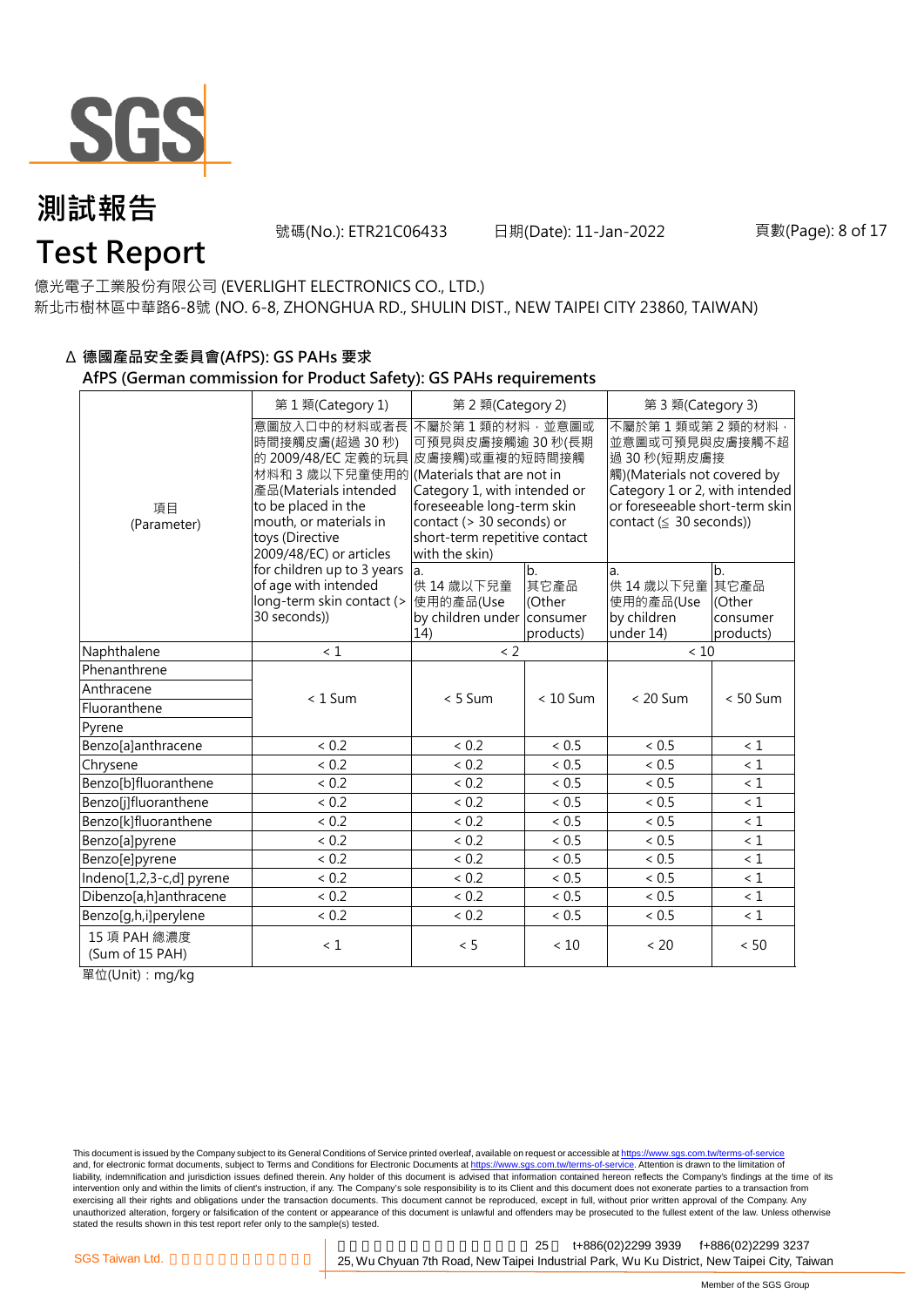

號碼(No.): ETR21C06433 日期(Date): 11-Jan-2022

頁數(Page): 9 of 17

億光電子工業股份有限公司 (EVERLIGHT ELECTRONICS CO., LTD.)

新北市樹林區中華路6-8號 (NO. 6-8, ZHONGHUA RD., SHULIN DIST., NEW TAIPEI CITY 23860, TAIWAN)

#### **重金屬流程圖 / Analytical flow chart of Heavy Metal**

根據以下的流程圖之條件,樣品已完全溶解。(六價鉻測試方法除外)

These samples were dissolved totally by pre-conditioning method according to below flow chart.

( $Cr^{6+}$  test method excluded)



This document is issued by the Company subject to its General Conditions of Service printed overleaf, available on request or accessible at https://www.sgs.com.tw/terms-of-service and, for electronic format documents, subject to Terms and Conditions for Electronic Documents at https://www.sgs.com.tw/terms-of-service. Attention is drawn to the limitation of liability, indemnification and jurisdiction issues defined therein. Any holder of this document is advised that information contained hereon reflects the Company's findings at the time of its intervention only and within the limits of client's instruction, if any. The Company's sole responsibility is to its Client and this document does not exonerate parties to a transaction from exercising all their rights and obligations under the transaction documents. This document cannot be reproduced, except in full, without prior written approval of the Company. Any<br>unauthorized alteration, forgery or falsif stated the results shown in this test report refer only to the sample(s) tested.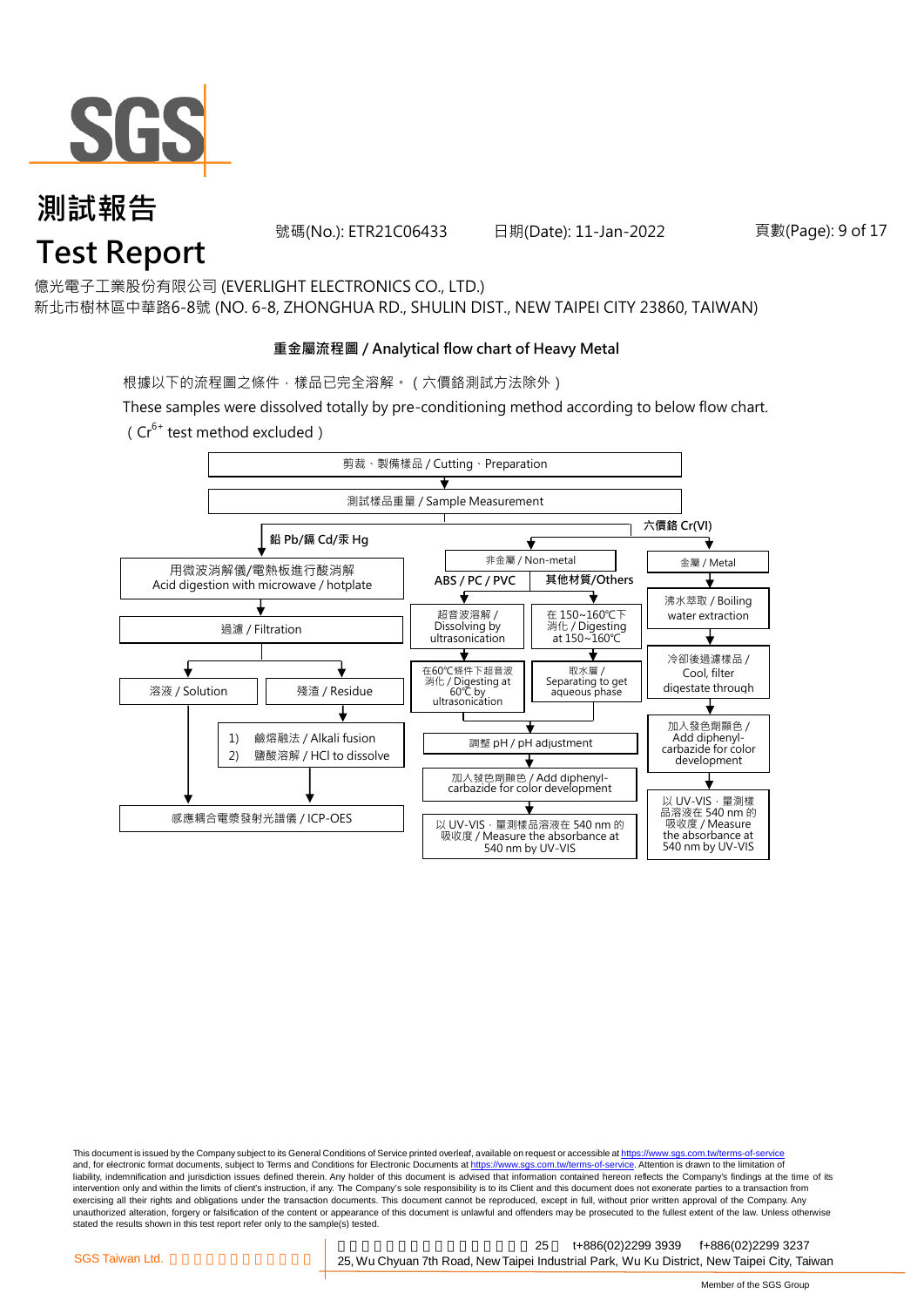

號碼(No.): ETR21C06433 日期(Date): 11-Jan-2022

頁數(Page): 10 of 17

億光電子工業股份有限公司 (EVERLIGHT ELECTRONICS CO., LTD.)

新北市樹林區中華路6-8號 (NO. 6-8, ZHONGHUA RD., SHULIN DIST., NEW TAIPEI CITY 23860, TAIWAN)

#### **多溴聯苯/多溴聯苯醚分析流程圖 / Analytical flow chart - PBBs/PBDEs**



This document is issued by the Company subject to its General Conditions of Service printed overleaf, available on request or accessible at https://www.sgs.com.tw/terms-of-service and, for electronic format documents, subject to Terms and Conditions for Electronic Documents at https://www.sgs.com.tw/terms-of-service. Attention is drawn to the limitation of liability, indemnification and jurisdiction issues defined therein. Any holder of this document is advised that information contained hereon reflects the Company's findings at the time of its intervention only and within the limits of client's instruction, if any. The Company's sole responsibility is to its Client and this document does not exonerate parties to a transaction from exercising all their rights and obligations under the transaction documents. This document cannot be reproduced, except in full, without prior written approval of the Company. Any<br>unauthorized alteration, forgery or falsif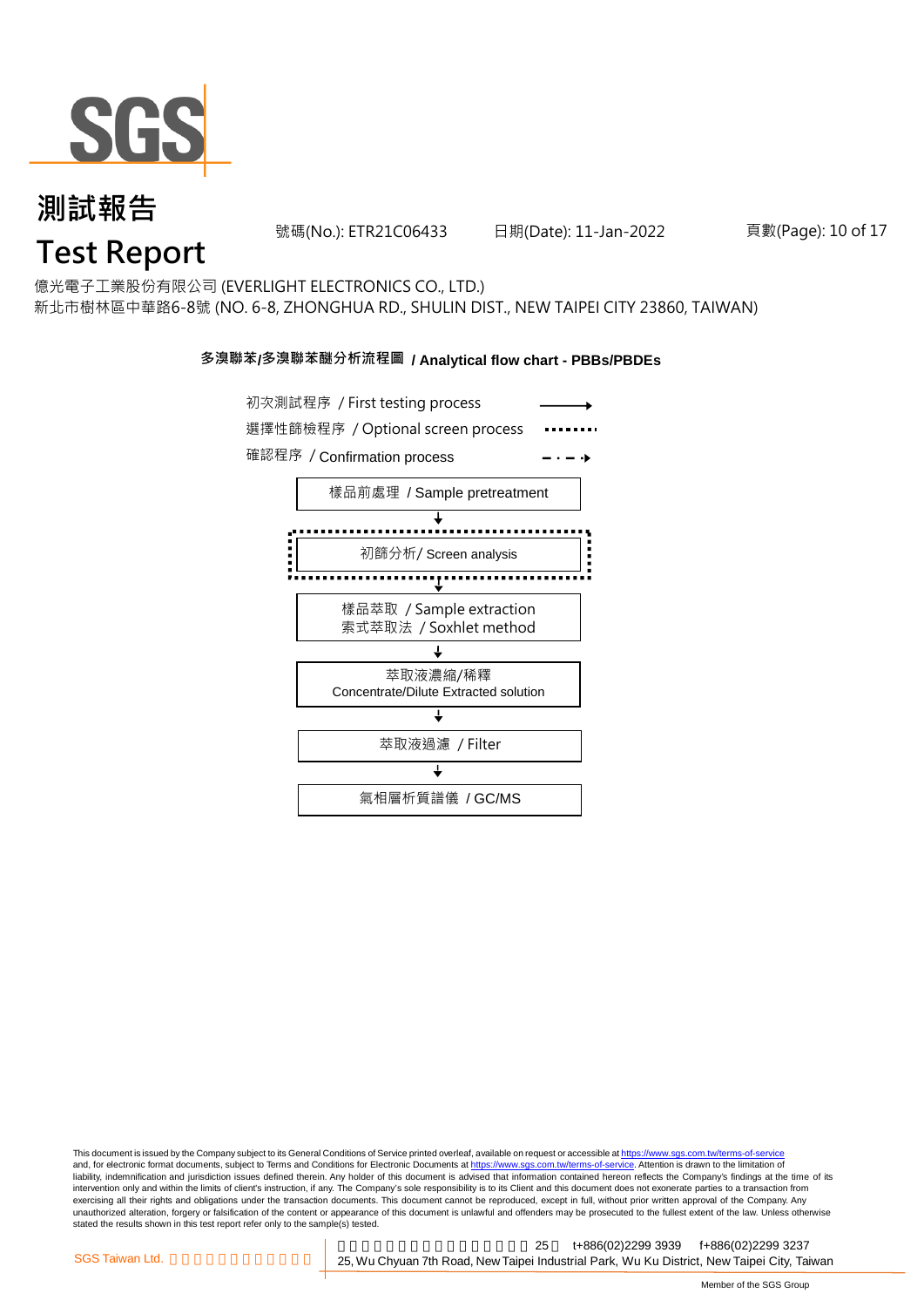

號碼(No.): ETR21C06433 日期(Date): 11-Jan-2022

頁數(Page): 11 of 17

### 億光電子工業股份有限公司 (EVERLIGHT ELECTRONICS CO., LTD.)

新北市樹林區中華路6-8號 (NO. 6-8, ZHONGHUA RD., SHULIN DIST., NEW TAIPEI CITY 23860, TAIWAN)

#### **可塑劑分析流程圖 / Analytical flow chart - Phthalate**



**【測試方法/Test method: IEC 62321-8】**

This document is issued by the Company subject to its General Conditions of Service printed overleaf, available on request or accessible at <u>https://www.sgs.com.tw/terms-of-service</u><br>and, for electronic format documents, su liability, indemnification and jurisdiction issues defined therein. Any holder of this document is advised that information contained hereon reflects the Company's findings at the time of its intervention only and within the limits of client's instruction, if any. The Company's sole responsibility is to its Client and this document does not exonerate parties to a transaction from exercising all their rights and obligations under the transaction documents. This document cannot be reproduced, except in full, without prior written approval of the Company. Any<br>unauthorized alteration, forgery or falsif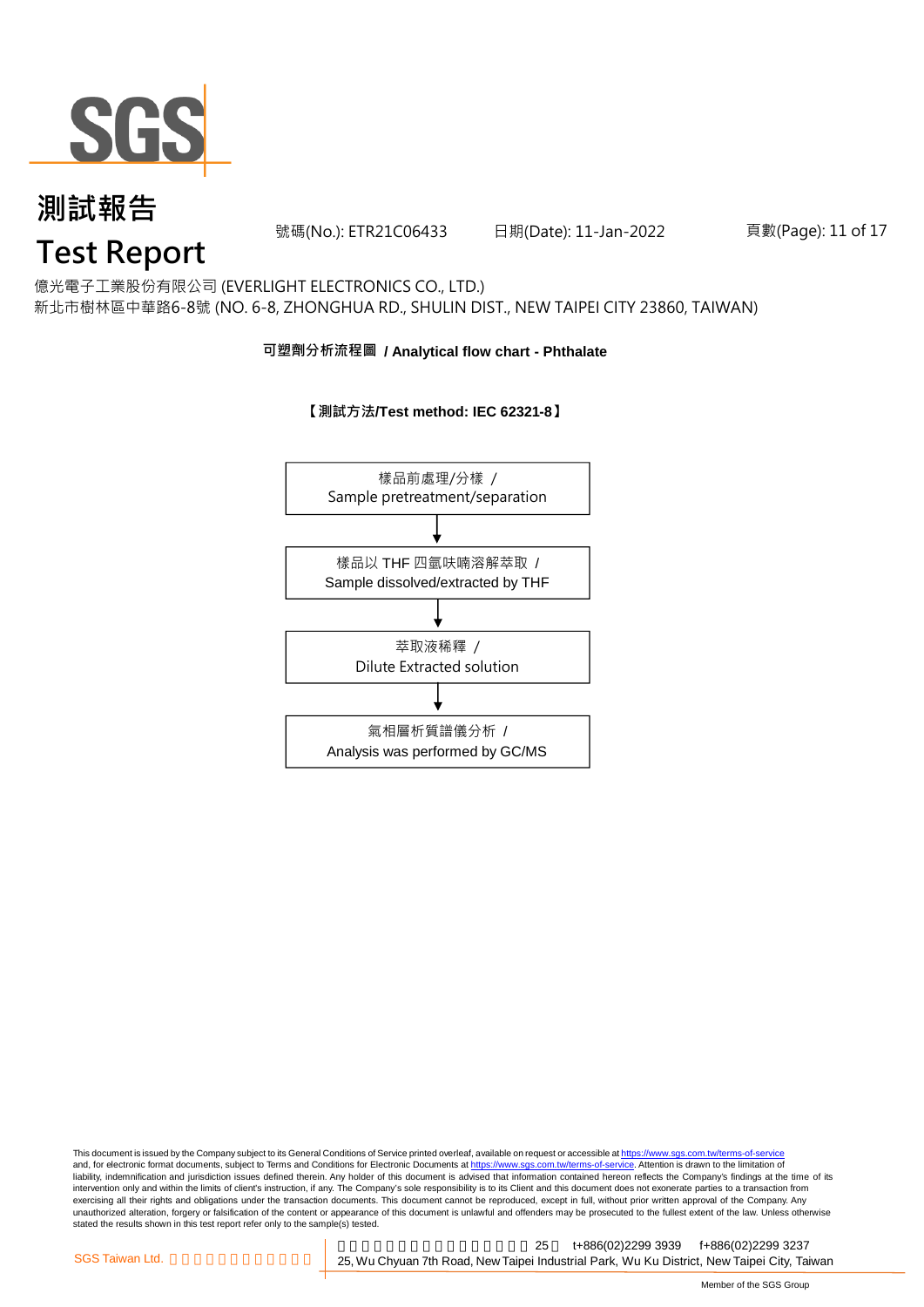

號碼(No.): ETR21C06433 日期(Date): 11-Jan-2022

#### 頁數(Page): 12 of 17

億光電子工業股份有限公司 (EVERLIGHT ELECTRONICS CO., LTD.)

新北市樹林區中華路6-8號 (NO. 6-8, ZHONGHUA RD., SHULIN DIST., NEW TAIPEI CITY 23860, TAIWAN)

### 數據 / Data 樣品萃取 Sample extraction / 超音波萃取法 Ultrasonic method 以氣相層析/質譜儀分析 / Analysis was performed by GC/MS  $\overline{\phantom{a}}$ 萃取液過濾 / Filter 樣品前處理 / Sample pretreatment 萃取液濃縮/稀釋 / Concentrate/Dilute Extracted solution

#### **六溴環十二烷分析流程圖 / Analytical flow chart - HBCDD**

This document is issued by the Company subject to its General Conditions of Service printed overleaf, available on request or accessible at <u>https://www.sgs.com.tw/terms-of-service</u><br>and, for electronic format documents, su liability, indemnification and jurisdiction issues defined therein. Any holder of this document is advised that information contained hereon reflects the Company's findings at the time of its intervention only and within the limits of client's instruction, if any. The Company's sole responsibility is to its Client and this document does not exonerate parties to a transaction from exercising all their rights and obligations under the transaction documents. This document cannot be reproduced, except in full, without prior written approval of the Company. Any<br>unauthorized alteration, forgery or falsif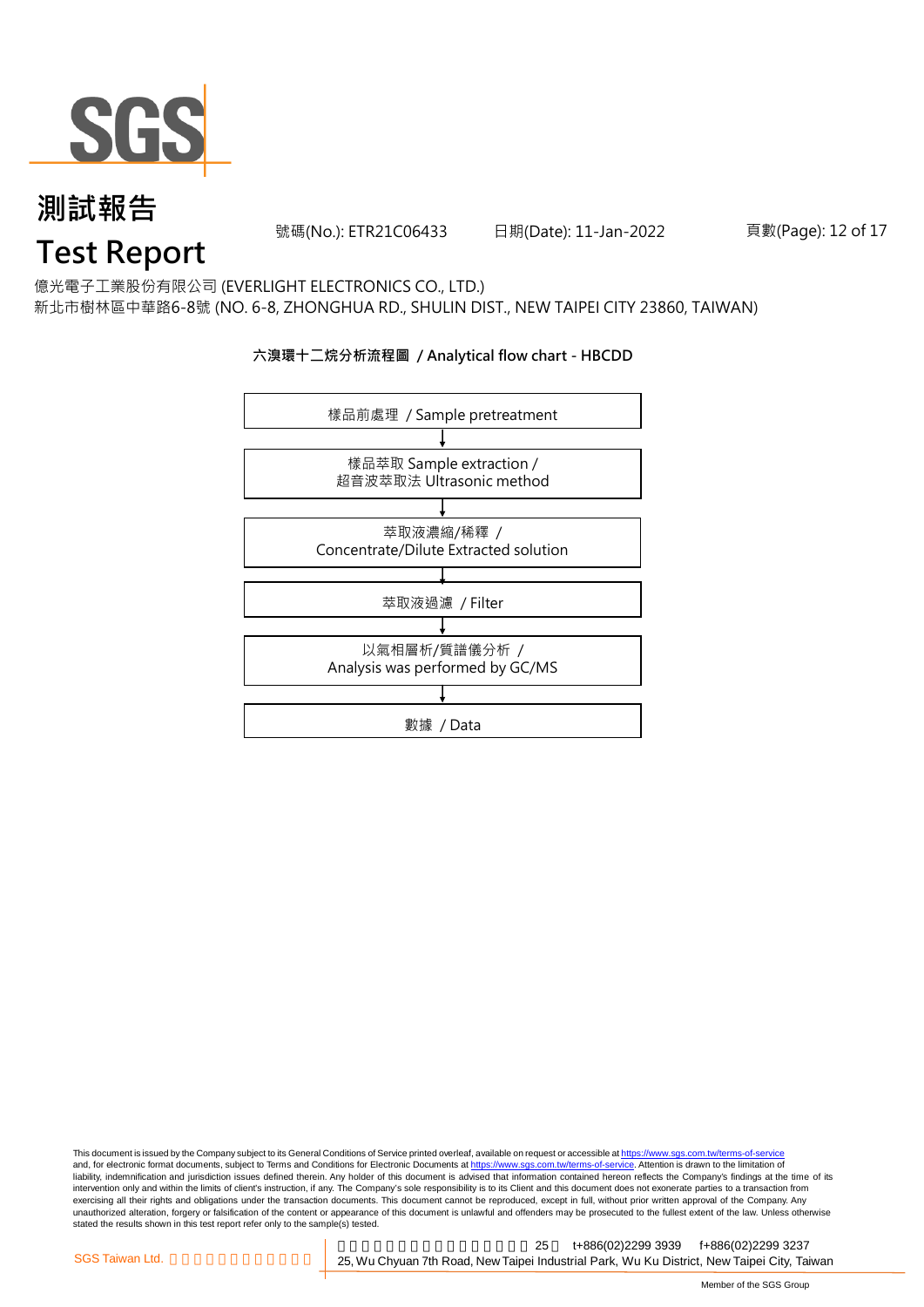

號碼(No.): ETR21C06433 日期(Date): 11-Jan-2022

頁數(Page): 13 of 17

#### 億光電子工業股份有限公司 (EVERLIGHT ELECTRONICS CO., LTD.)

新北市樹林區中華路6-8號 (NO. 6-8, ZHONGHUA RD., SHULIN DIST., NEW TAIPEI CITY 23860, TAIWAN)

### 樣品前處理/分樣 / Sample pretreatment/separation 秤重及將樣品放入樣品槽中 / Weighting and putting sample in cell 燃燒彈/吸收 Oxygen Bomb Combustion / Absorption 離子層析儀分析 / Analysis was performed by IC 稀釋至固定體積 / Dilution to fixed volume

#### **鹵素分析流程圖 / Analytical flow chart - Halogen**

This document is issued by the Company subject to its General Conditions of Service printed overleaf, available on request or accessible at <u>https://www.sgs.com.tw/terms-of-service</u><br>and, for electronic format documents, su liability, indemnification and jurisdiction issues defined therein. Any holder of this document is advised that information contained hereon reflects the Company's findings at the time of its intervention only and within the limits of client's instruction, if any. The Company's sole responsibility is to its Client and this document does not exonerate parties to a transaction from exercising all their rights and obligations under the transaction documents. This document cannot be reproduced, except in full, without prior written approval of the Company. Any<br>unauthorized alteration, forgery or falsif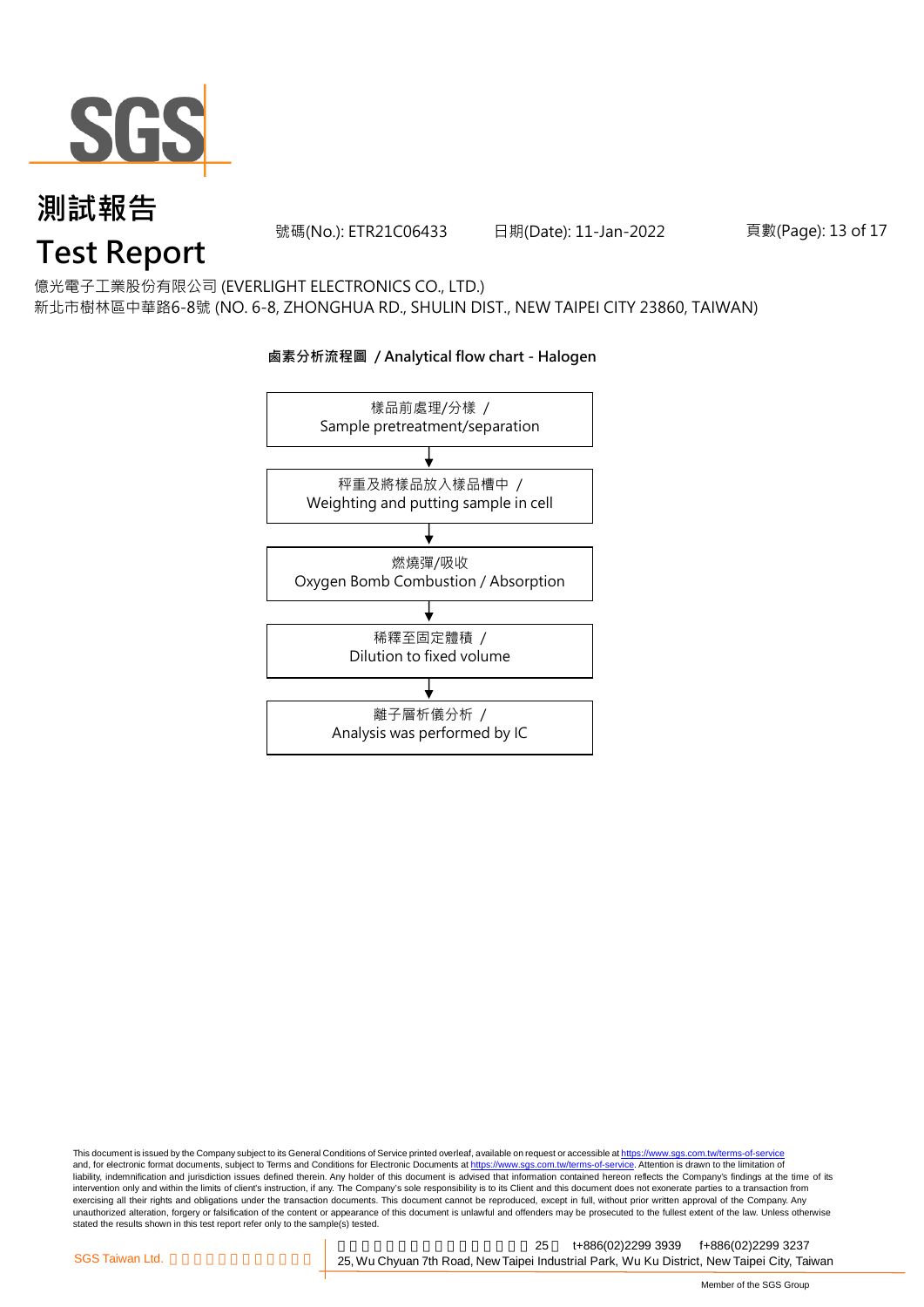

號碼(No.): ETR21C06433 日期(Date): 11-Jan-2022

#### 頁數(Page): 14 of 17

億光電子工業股份有限公司 (EVERLIGHT ELECTRONICS CO., LTD.)

新北市樹林區中華路6-8號 (NO. 6-8, ZHONGHUA RD., SHULIN DIST., NEW TAIPEI CITY 23860, TAIWAN)

#### **全氟辛酸/全氟辛烷磺酸分析流程圖 / Analytical flow chart - PFOA/PFOS**



This document is issued by the Company subject to its General Conditions of Service printed overleaf, available on request or accessible at <u>https://www.sgs.com.tw/terms-of-service</u><br>and, for electronic format documents, su liability, indemnification and jurisdiction issues defined therein. Any holder of this document is advised that information contained hereon reflects the Company's findings at the time of its intervention only and within the limits of client's instruction, if any. The Company's sole responsibility is to its Client and this document does not exonerate parties to a transaction from exercising all their rights and obligations under the transaction documents. This document cannot be reproduced, except in full, without prior written approval of the Company. Any<br>unauthorized alteration, forgery or falsif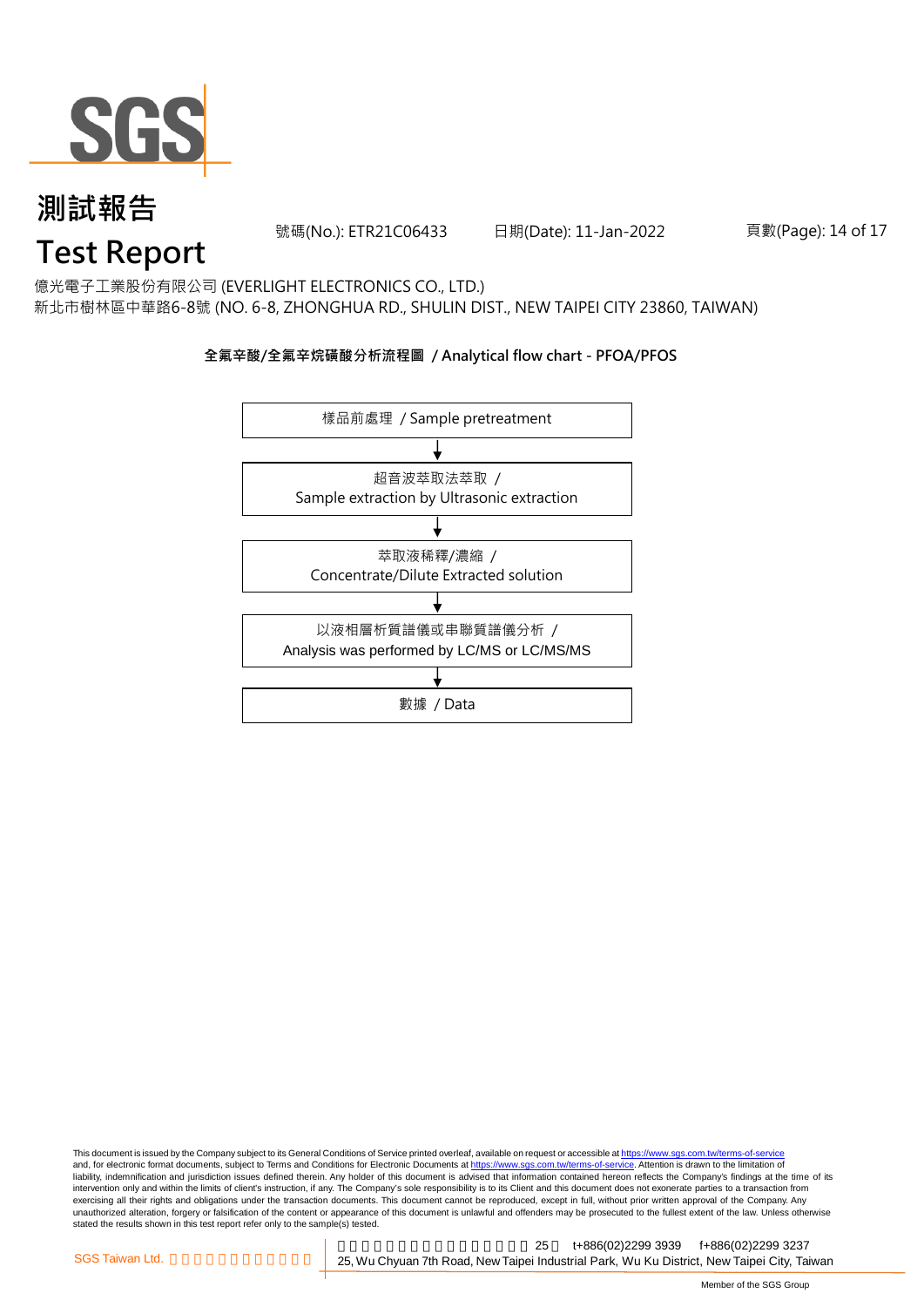

號碼(No.): ETR21C06433 日期(Date): 11-Jan-2022

#### 頁數(Page): 15 of 17

億光電子工業股份有限公司 (EVERLIGHT ELECTRONICS CO., LTD.)

新北市樹林區中華路6-8號 (NO. 6-8, ZHONGHUA RD., SHULIN DIST., NEW TAIPEI CITY 23860, TAIWAN)

# **多環芳香烴分析流程圖 / Analytical flow chart - PAHs (Polycyclic Aromatic Hydrocarbons)** 樣品前處理 / Sample pre-treatment 以甲苯溶液萃取(超音波萃取法) / Sample extracted (ultrasonic extraction) by Toluene solvent 以氣相層析質譜儀分析 / Analysis was performed by GC/MS 數據 / Data

This document is issued by the Company subject to its General Conditions of Service printed overleaf, available on request or accessible at <u>https://www.sgs.com.tw/terms-of-service</u><br>and, for electronic format documents, su liability, indemnification and jurisdiction issues defined therein. Any holder of this document is advised that information contained hereon reflects the Company's findings at the time of its intervention only and within the limits of client's instruction, if any. The Company's sole responsibility is to its Client and this document does not exonerate parties to a transaction from exercising all their rights and obligations under the transaction documents. This document cannot be reproduced, except in full, without prior written approval of the Company. Any<br>unauthorized alteration, forgery or falsif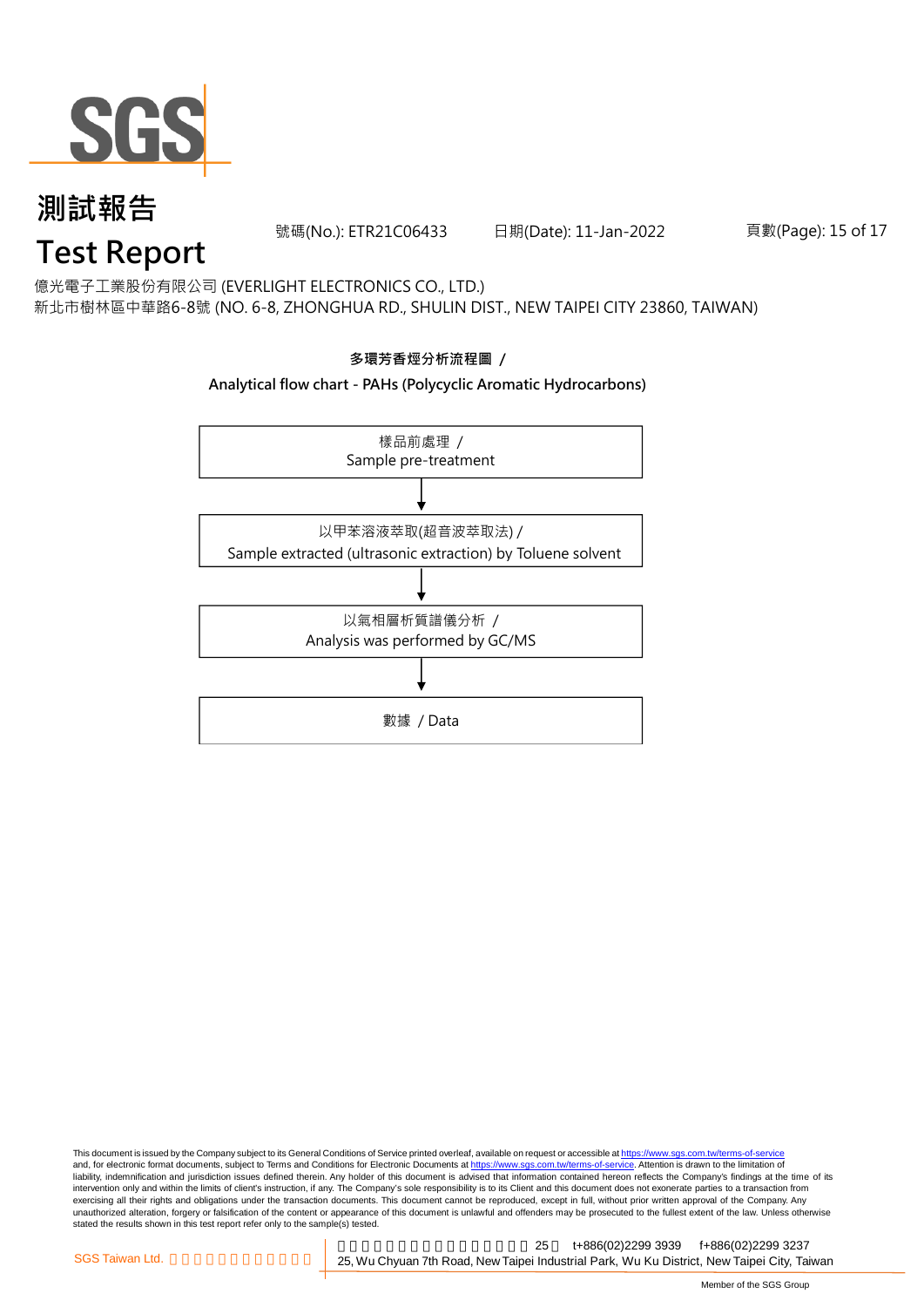

號碼(No.): ETR21C06433 日期(Date): 11-Jan-2022

頁數(Page): 16 of 17

億光電子工業股份有限公司 (EVERLIGHT ELECTRONICS CO., LTD.)

新北市樹林區中華路6-8號 (NO. 6-8, ZHONGHUA RD., SHULIN DIST., NEW TAIPEI CITY 23860, TAIWAN)

#### **元素(含重金屬)分析流程圖 / Analytical flow chart of Elements (Heavy metal included)**

根據以下的流程圖之條件,樣品已完全溶解。

These samples were dissolved totally by pre-conditioning method according to below flow chart.

【參考方法/Reference method: US EPA 3051A、US EPA 3052】



\* US EPA 3051A 方法未添加氫氟酸 / US EPA 3051A method does not add HF.

This document is issued by the Company subject to its General Conditions of Service printed overleaf, available on request or accessible at https://www.sgs.com.tw/terms-of-service and, for electronic format documents, subject to Terms and Conditions for Electronic Documents at https://www.sgs.com.tw/terms-of-service. Attention is drawn to the limitation of liability, indemnification and jurisdiction issues defined therein. Any holder of this document is advised that information contained hereon reflects the Company's findings at the time of its intervention only and within the limits of client's instruction, if any. The Company's sole responsibility is to its Client and this document does not exonerate parties to a transaction from exercising all their rights and obligations under the transaction documents. This document cannot be reproduced, except in full, without prior written approval of the Company. Any<br>unauthorized alteration, forgery or falsif stated the results shown in this test report refer only to the sample(s) tested.